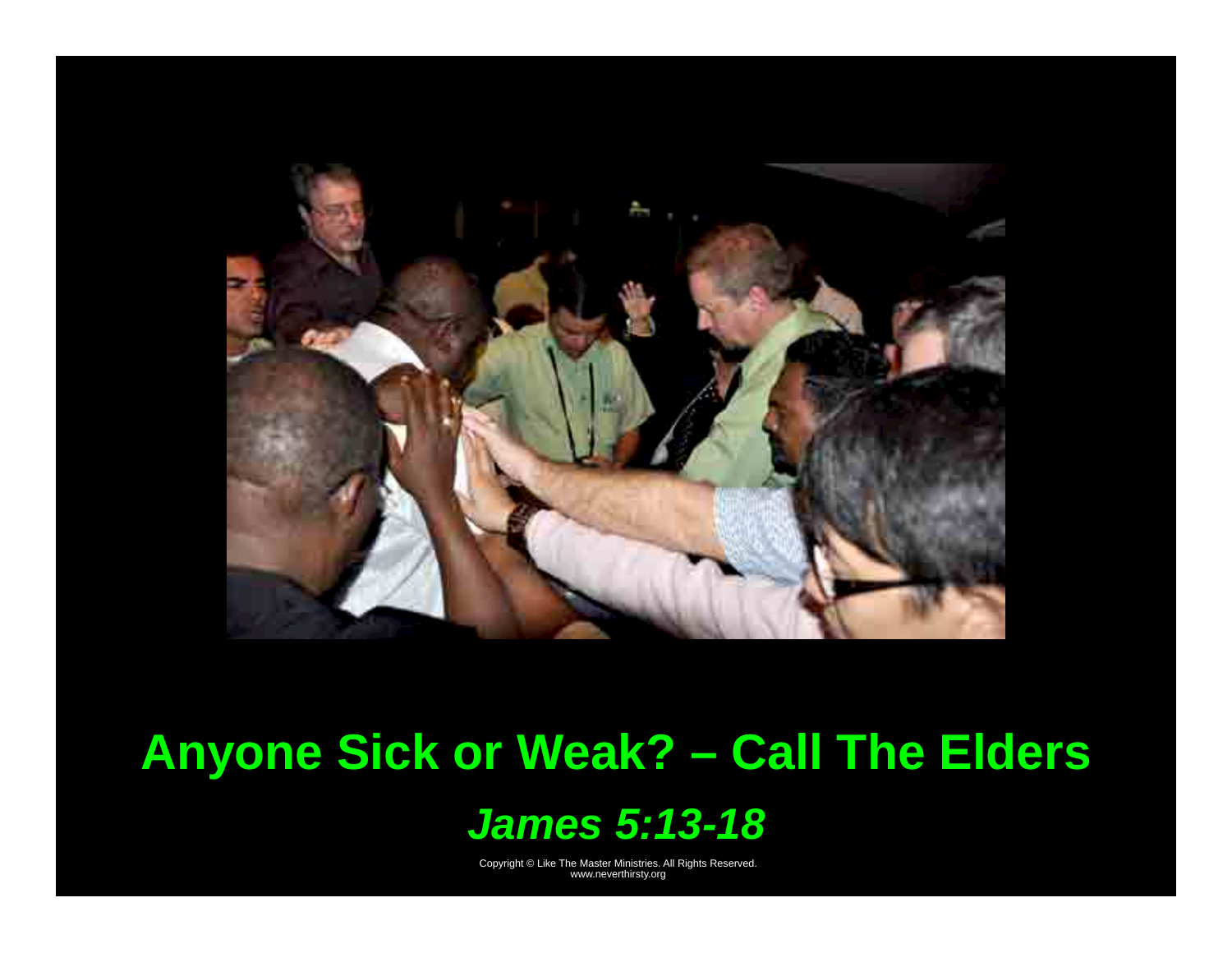

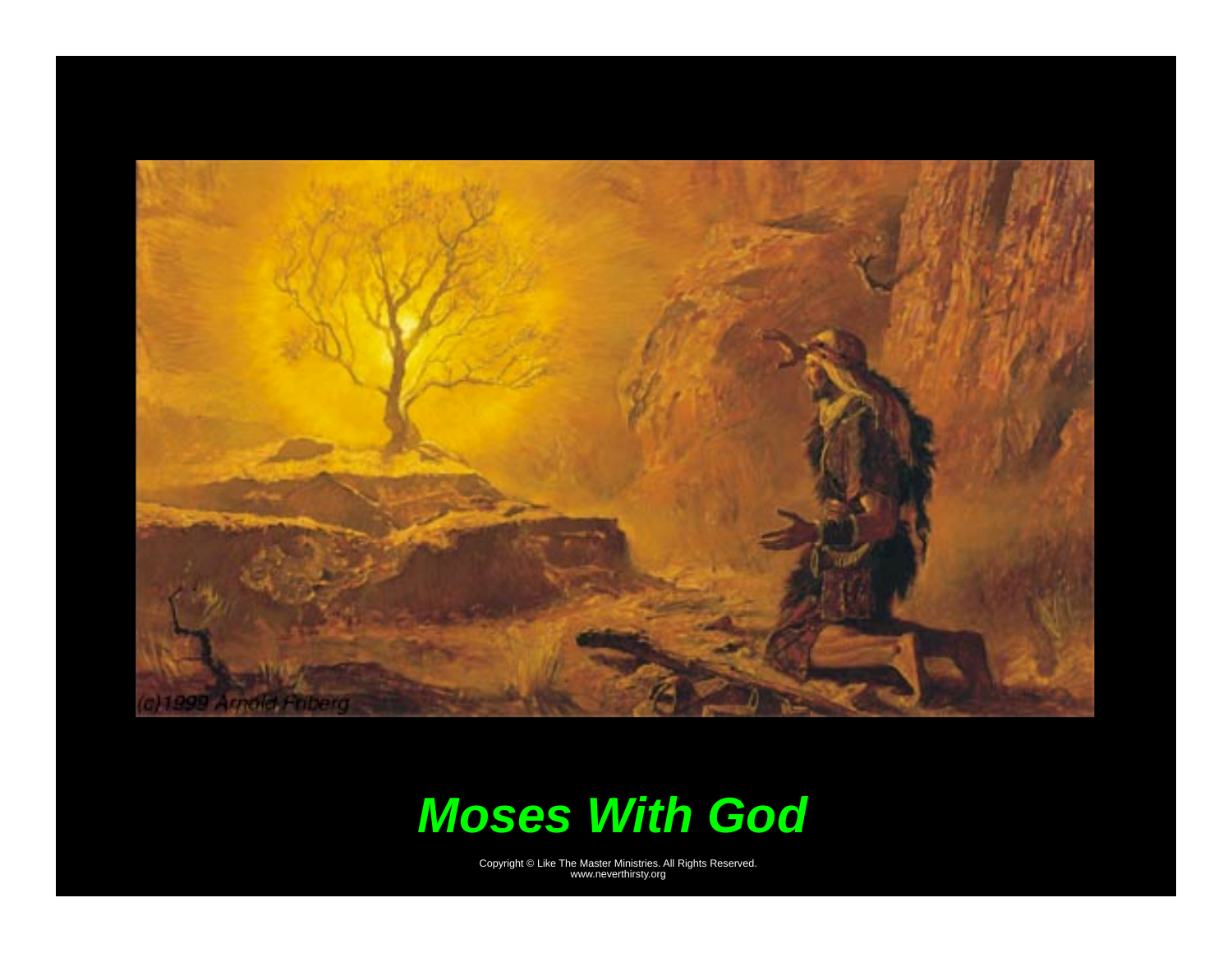# *Abraham and Abimelech*

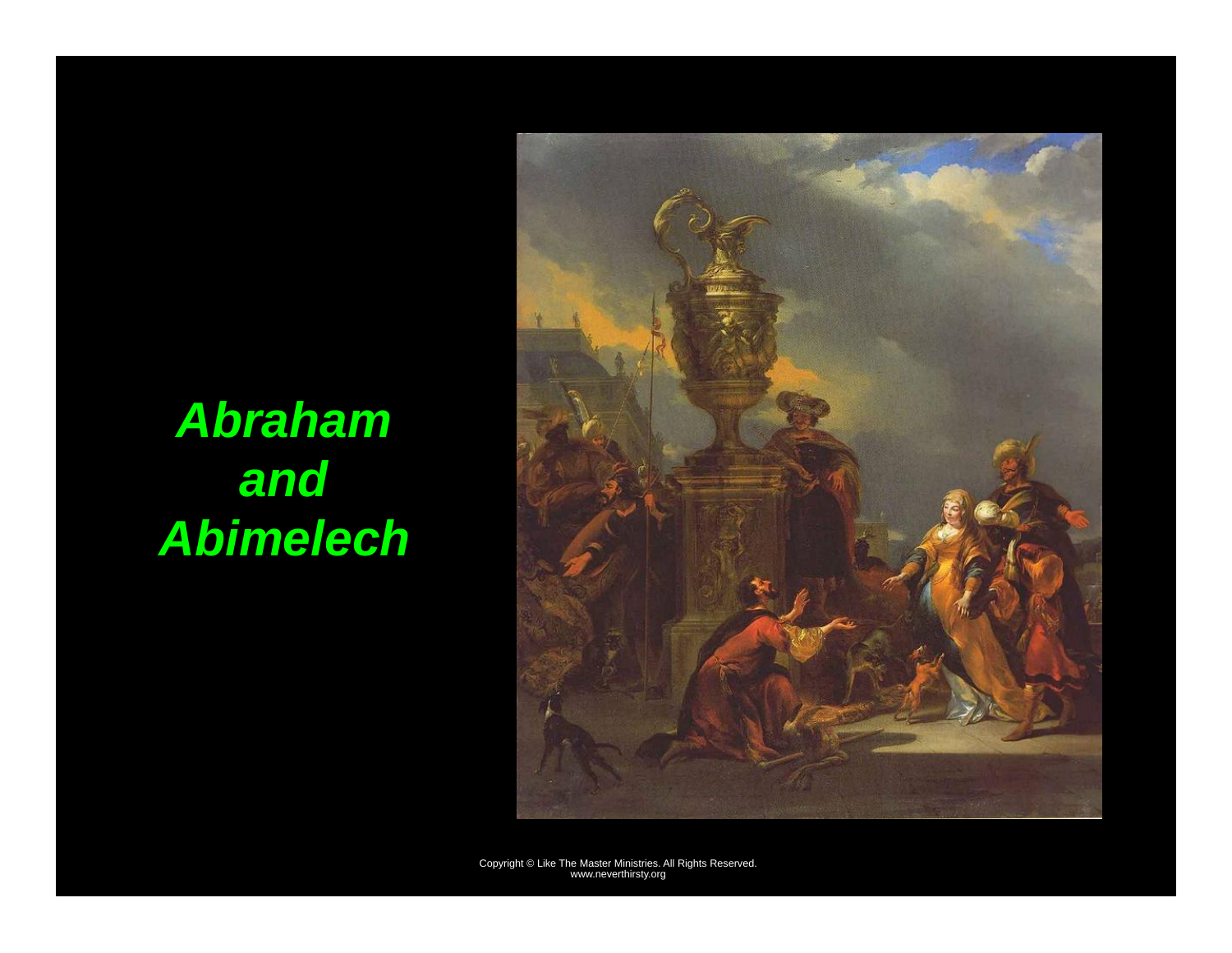## *Passages About Healing*

#### *Physical Healing*

*Gen. 20:17* 

*Num. 12:9-15* 

*Deut. 28:27-35* 

*Deut. 32:39* 

*Gen. 11:30 Gen. 25:21 1 Sam. 1 Women Give Birth* 

*Luke 1:36*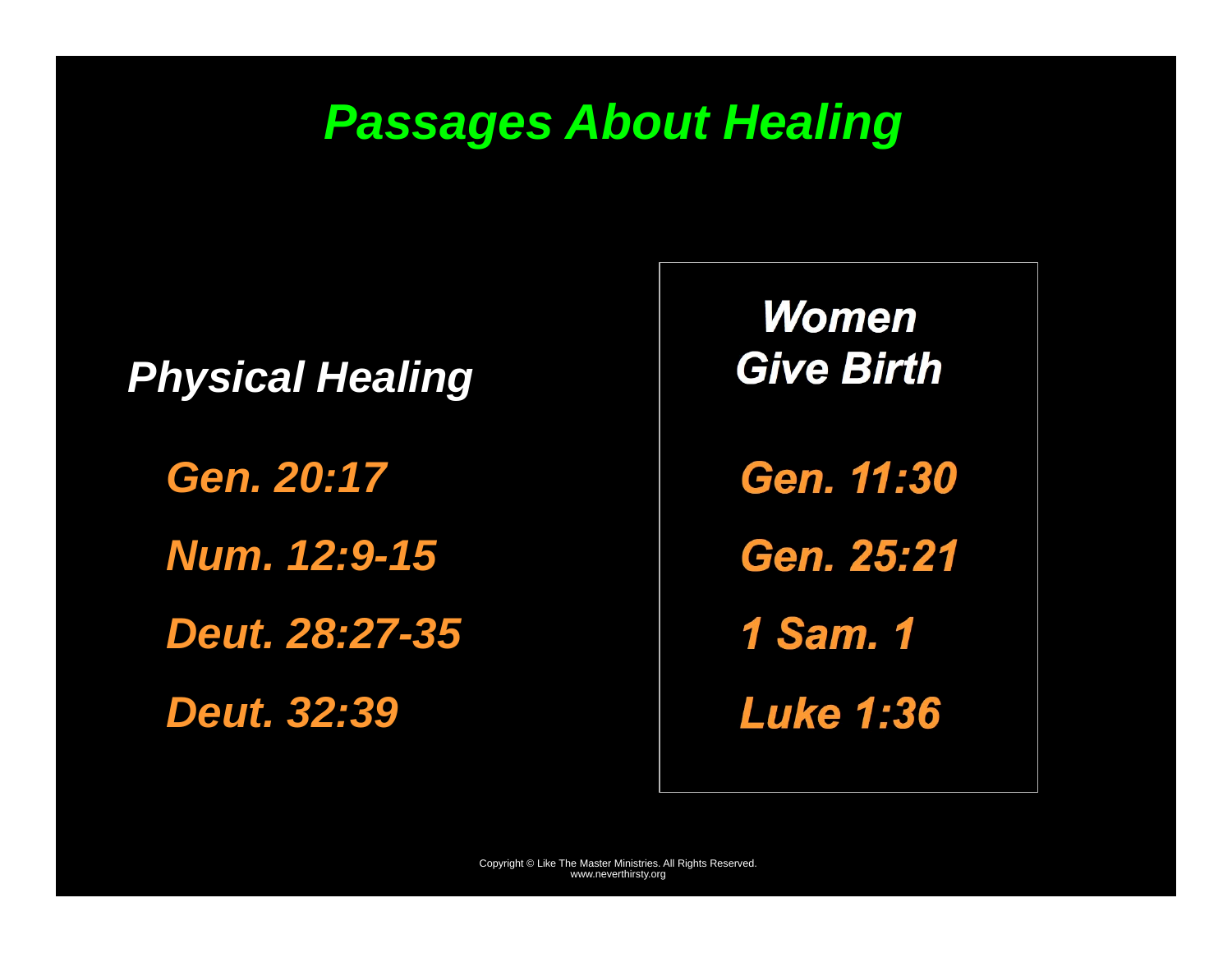## *Passages About Healing*

#### *Spiritual*

*Ps. 32 Ps. 41:4 Ps. 103:3 Ps. 147:3 Prov. 3:7-8*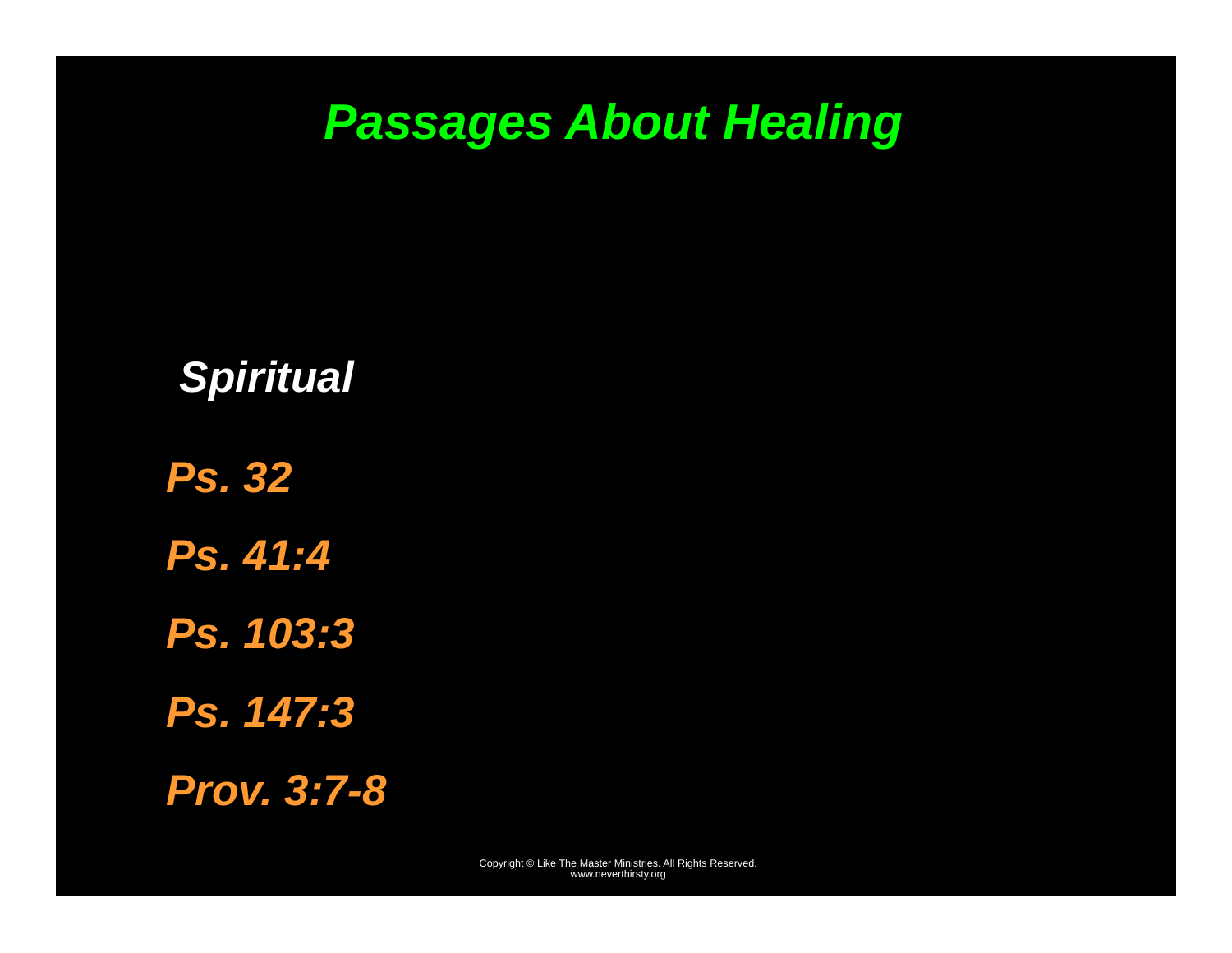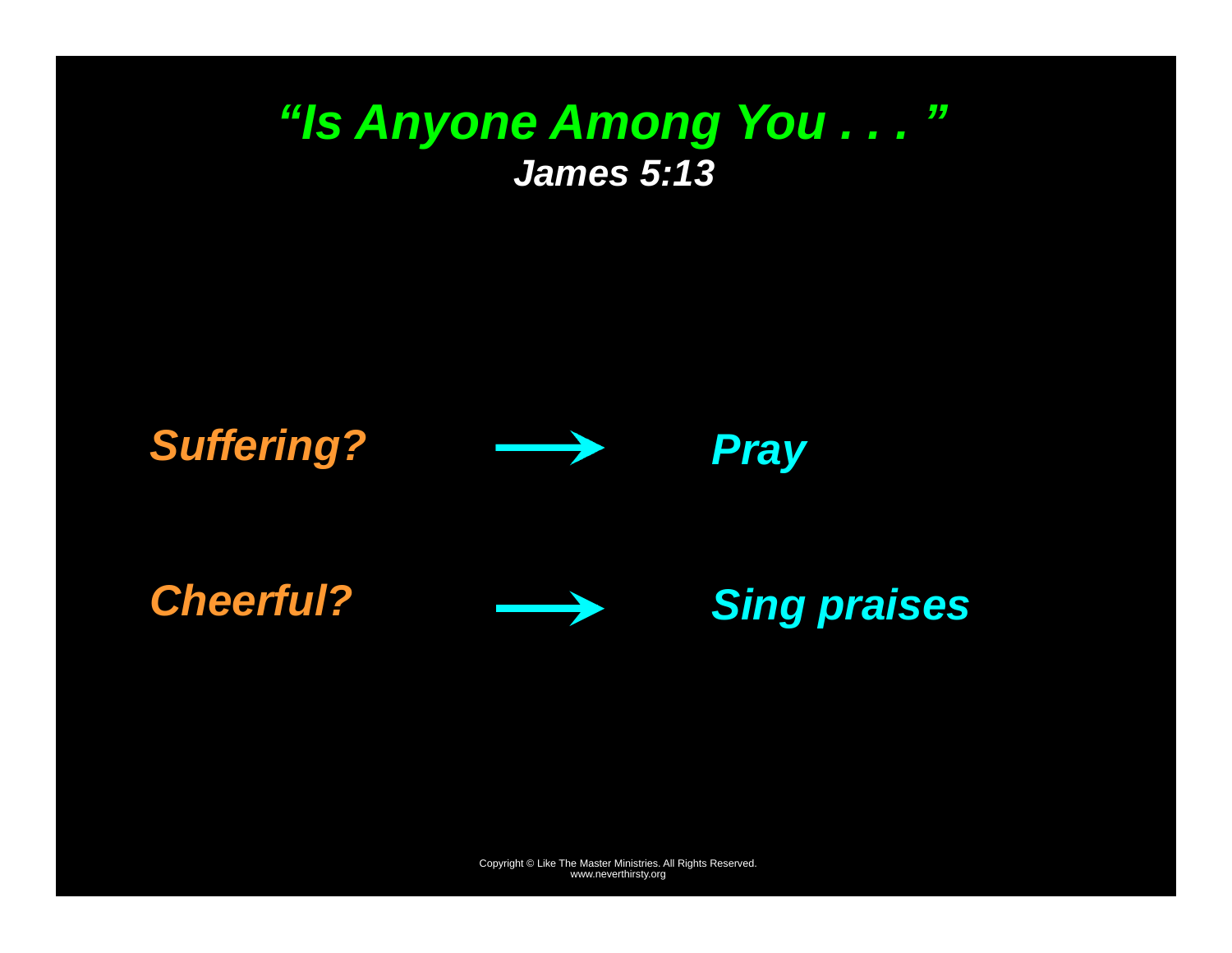### *"Is Anyone Among You . . ." James 5:14*



*Sick?* 

*Rom. 4:9 Rom. 14:1-2 1 Cor. 8:11-12*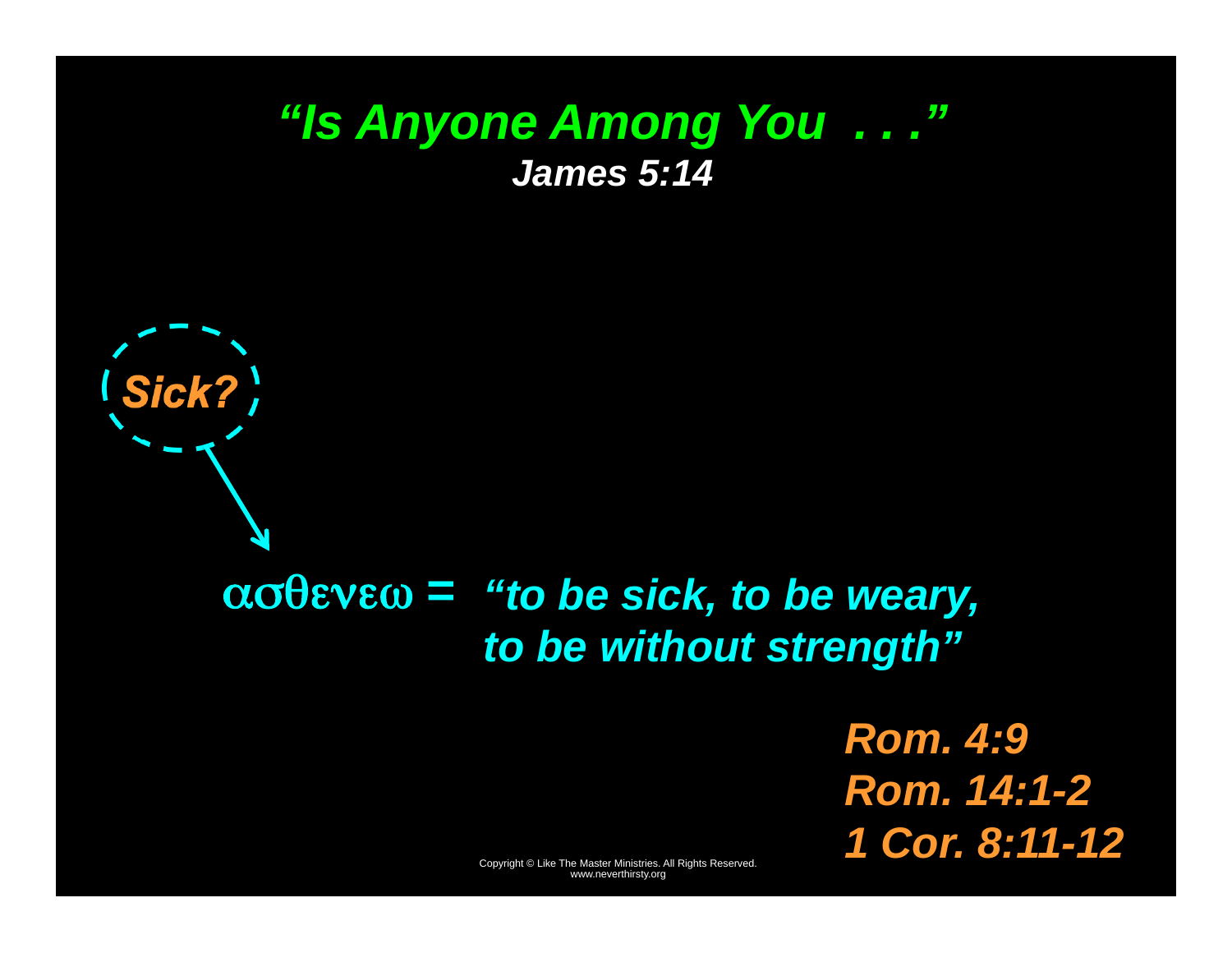### *"Then He Must . . ." James 5:14*

*Call the elders of the church . . .* 

## *"to bid to come to one's*  προσκαλεω *<sup>=</sup> self, to invite"*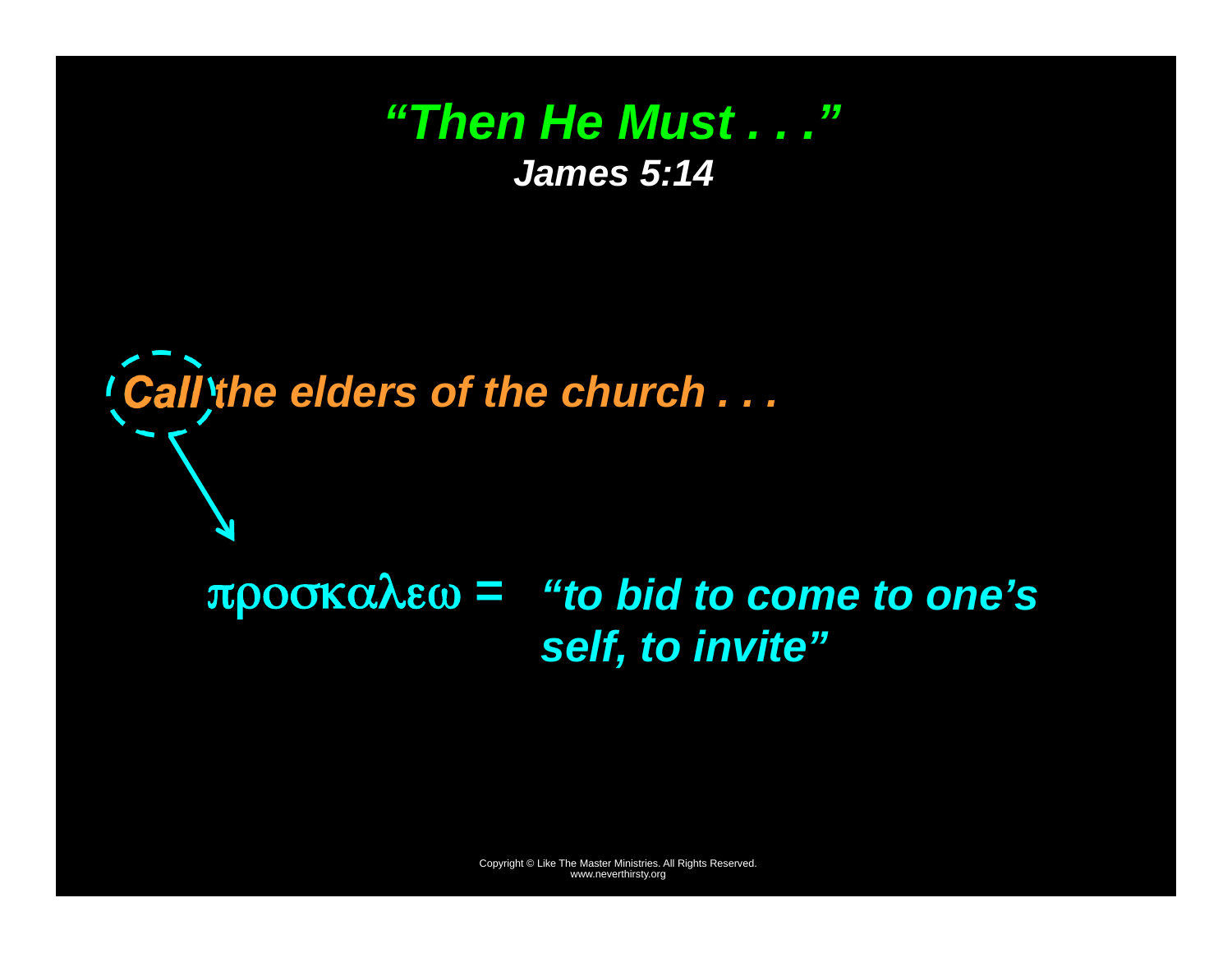## *Three Steps Elders Must Follow James 5:14*

### *1. Pray over him*

*2. Anoint with oil*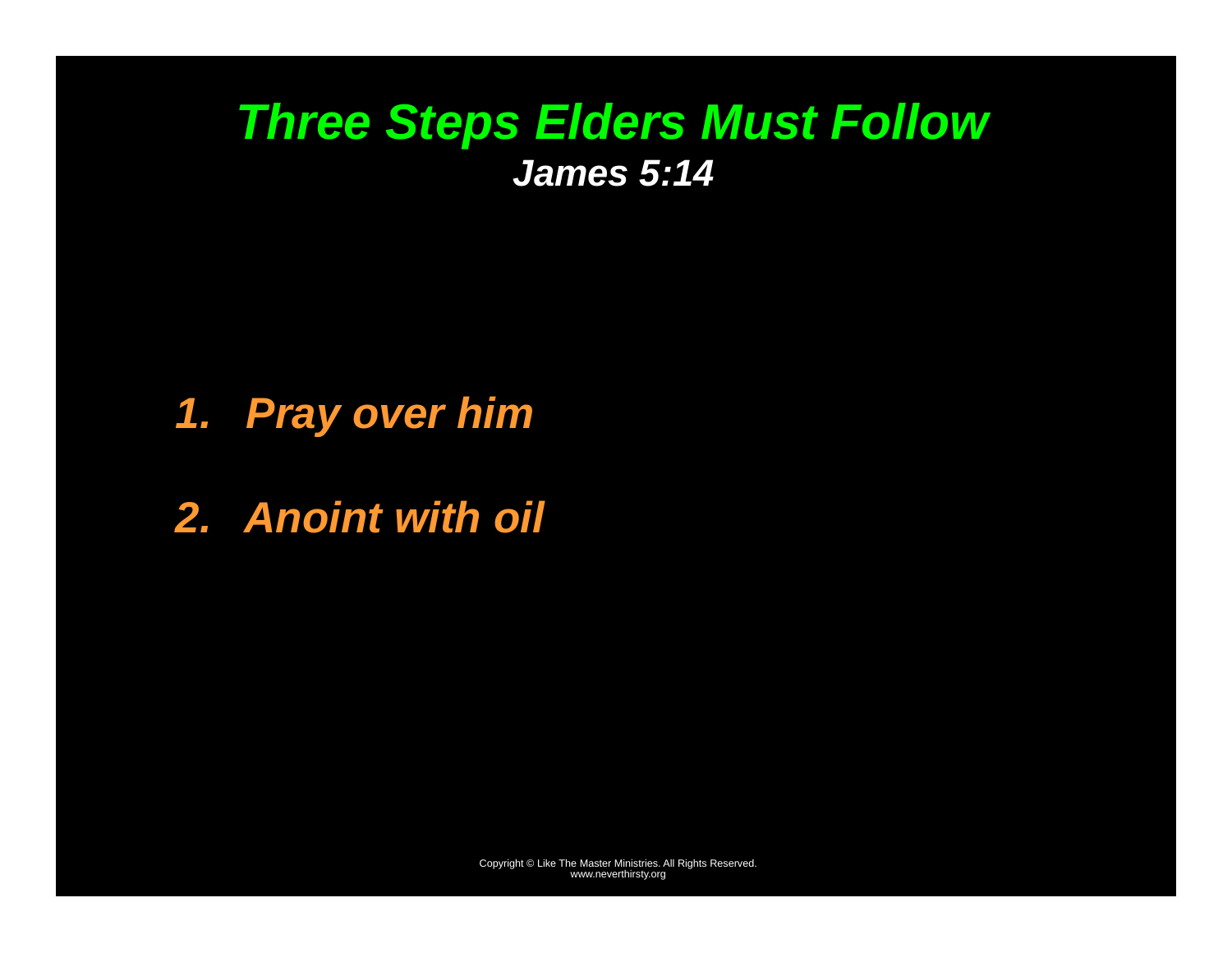### *"Anoint Him With Oil . . ." James 5:14*



## αλειφω *<sup>=</sup>"to daub, to smear"*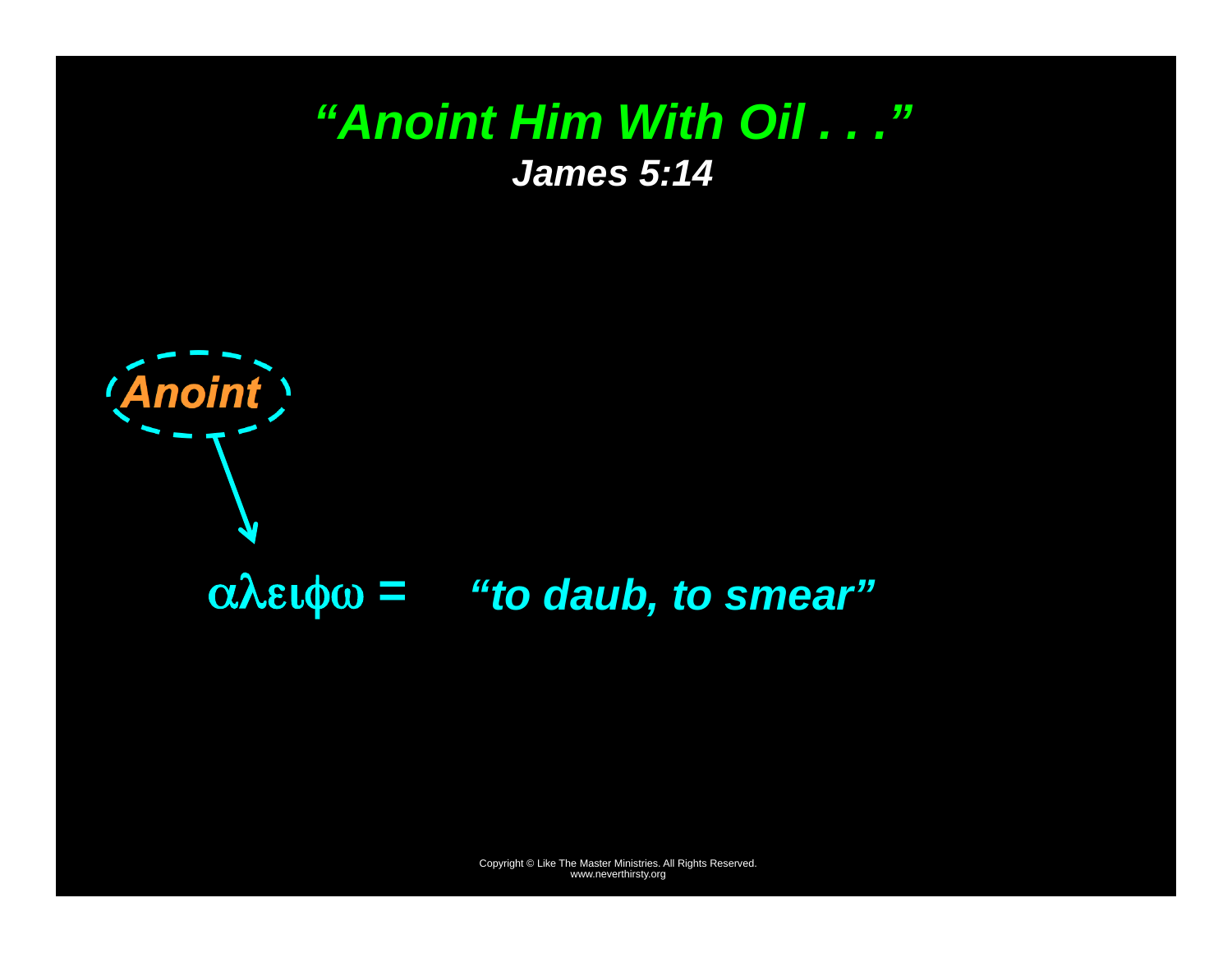## *Three Steps Elders Must Follow James 5:14*

- *1. Pray over him*
- *2. Anoint with oil*
- *3. In the Lord's name*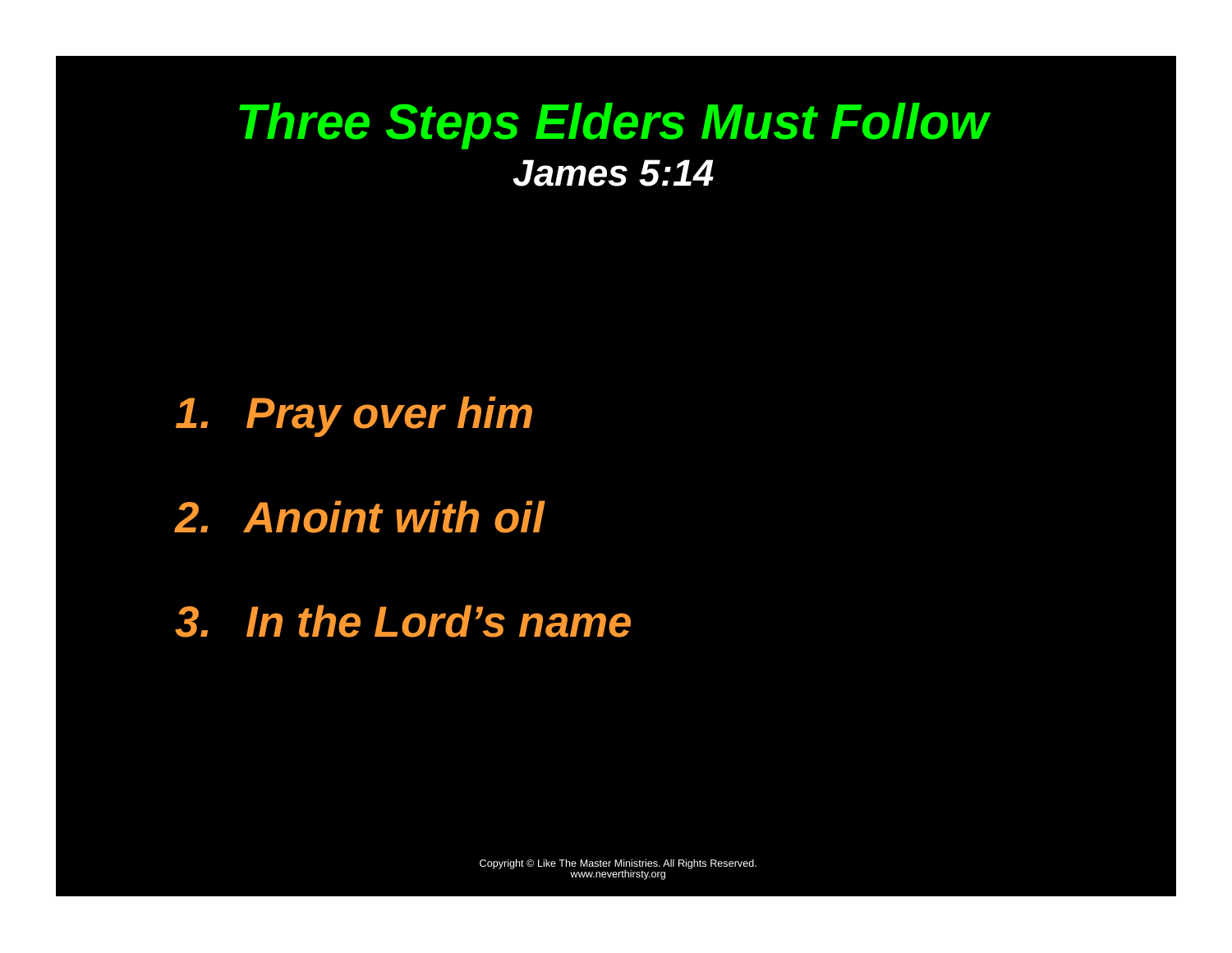## *Call The Elders – If Sick or Weary James 5:14*

• *James written – A.D. 45-49* 

• *No call for a faith healer* 

• *No call for an apostle*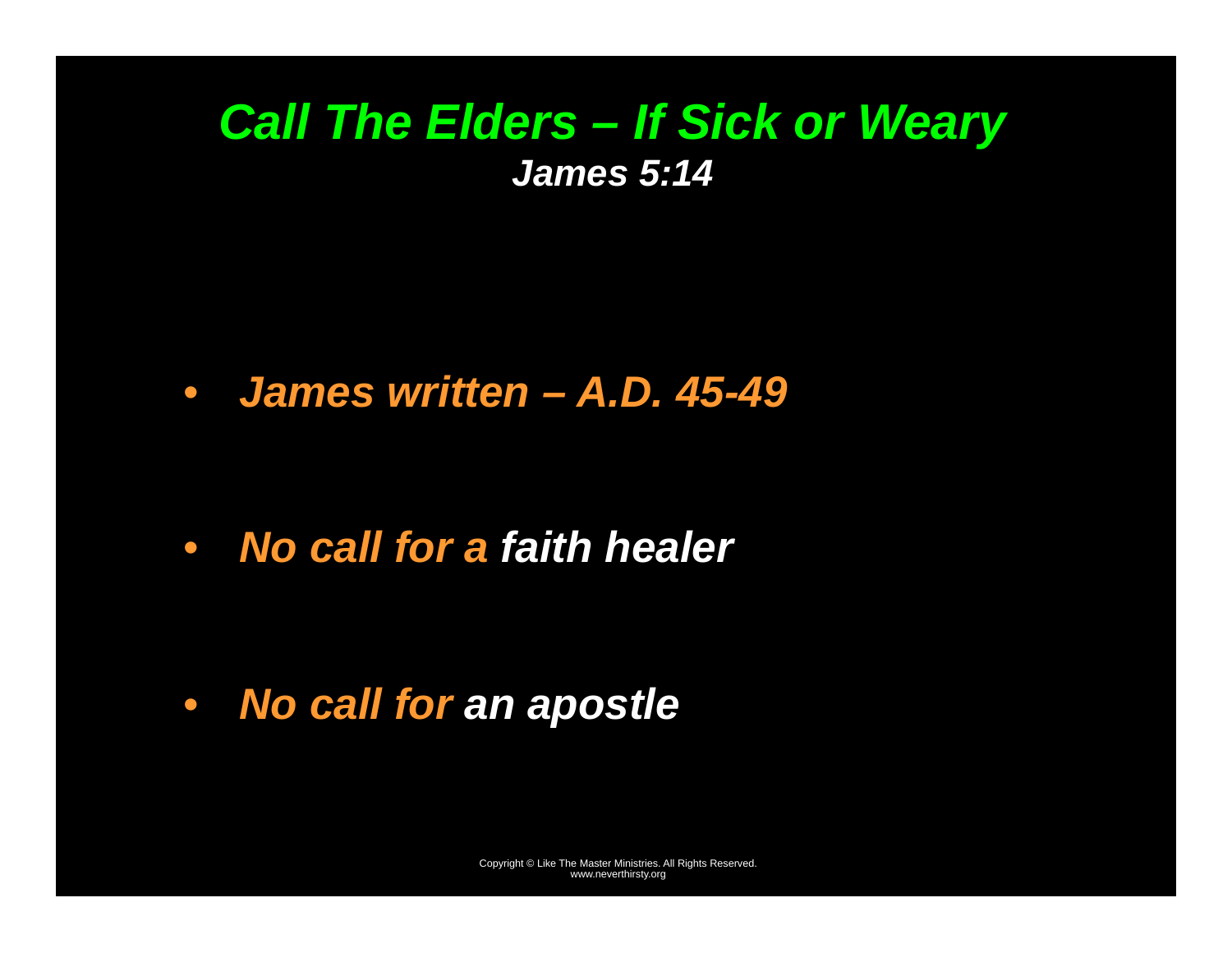## *Two Conditions Must Be Satisfied James 5:15-18*

## *1. Prayer must be offered with effective faith*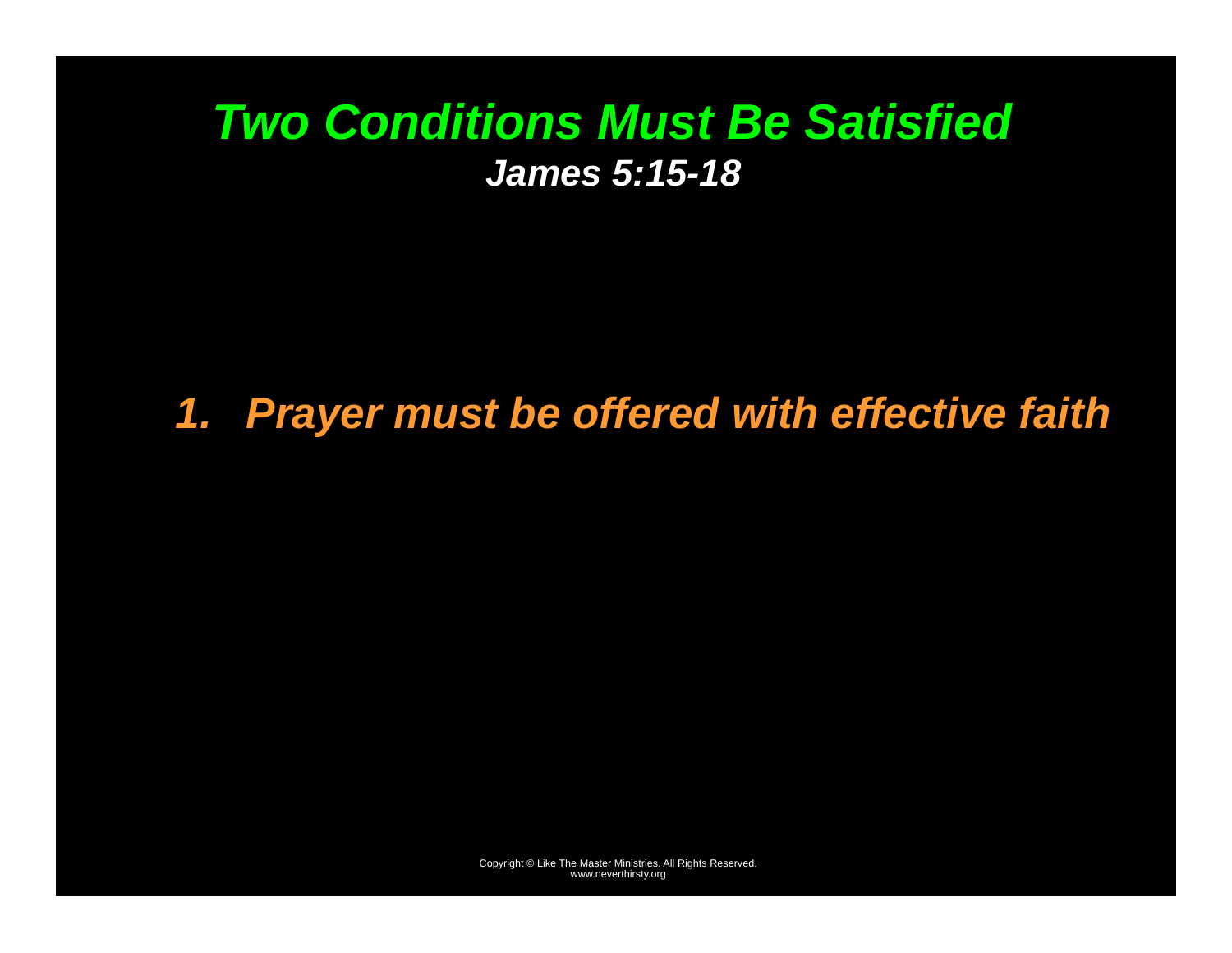



σωζω *<sup>=</sup>"to save"*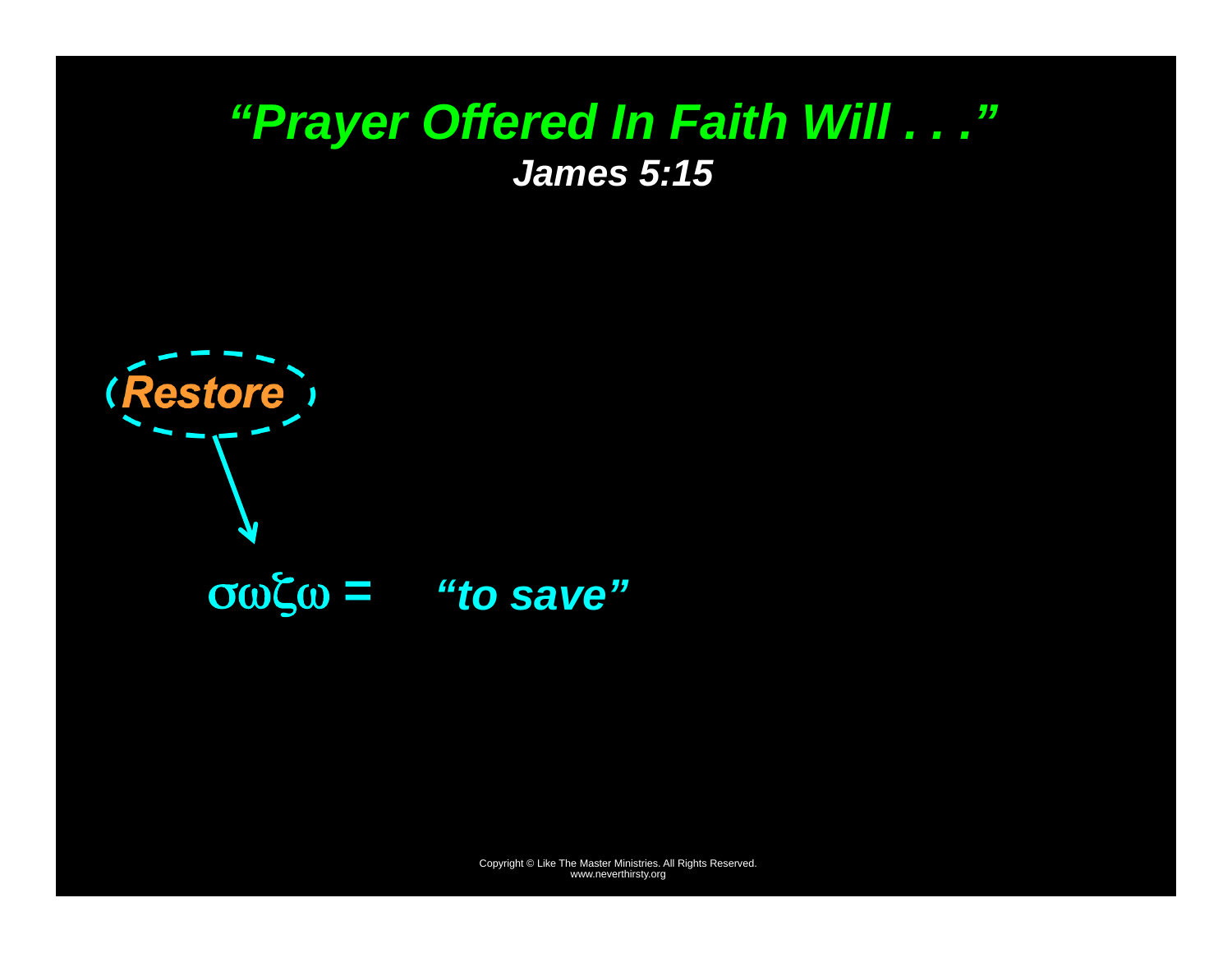#### *"The One Who Is . . ." James 5:15*



#### καμυω *<sup>=</sup>"to be weary, weakened"*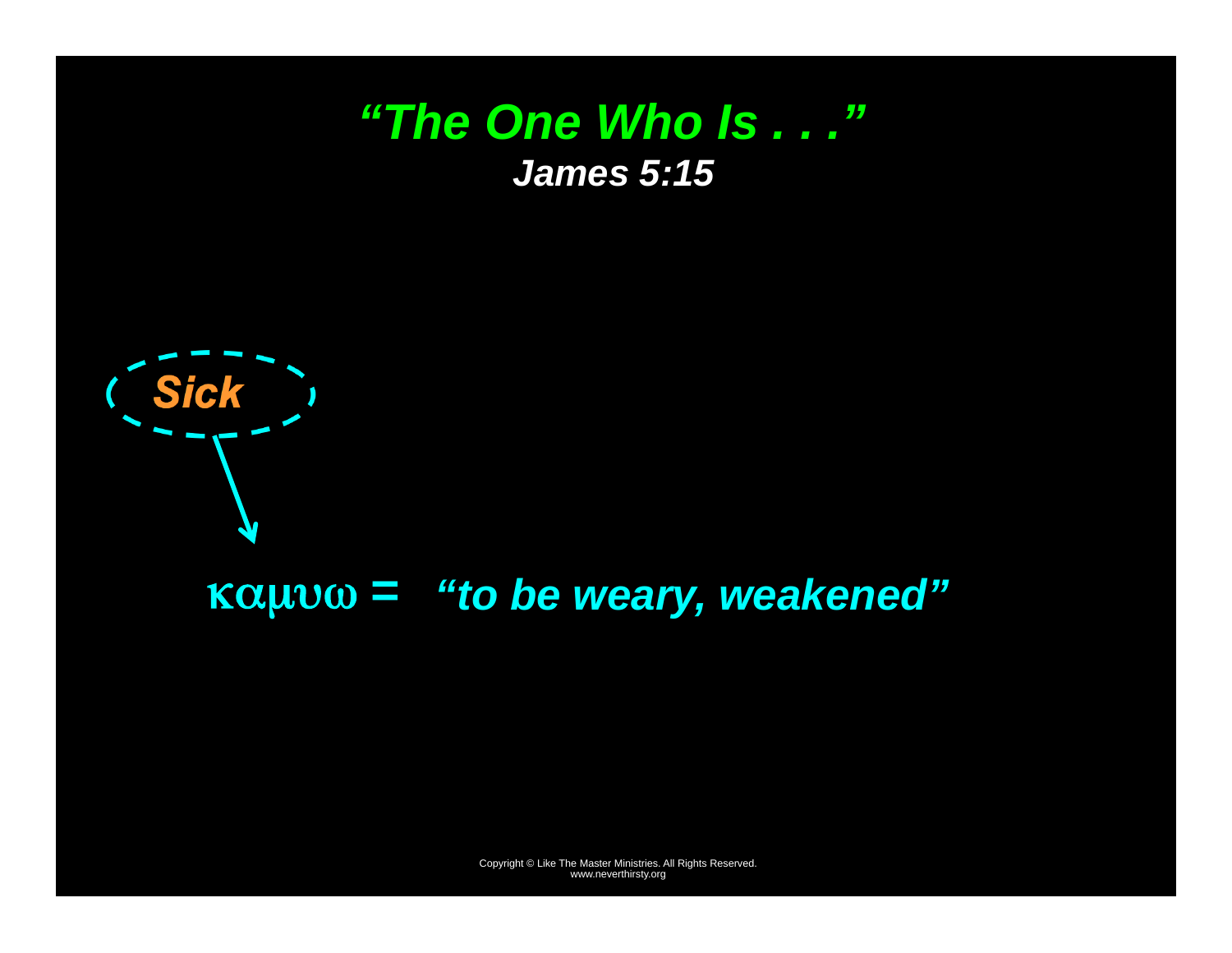## *Two Conditions Must Be Satisfied James 5:15-18*

## *1. Prayer must be offered with effective faith*

## *2. Sins must be confessed openly*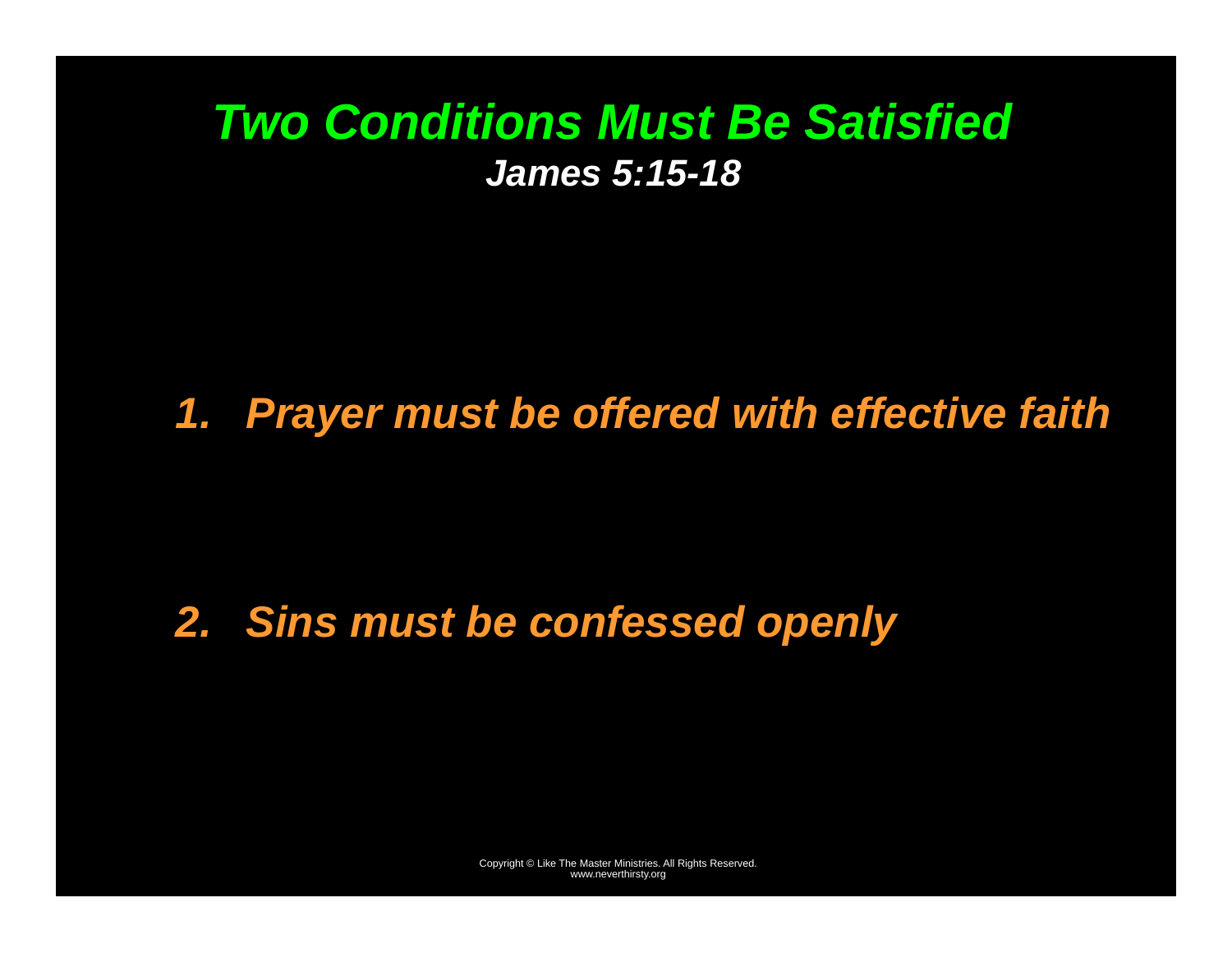### *Sins Must Be Confessed Openly James 5:15-18*

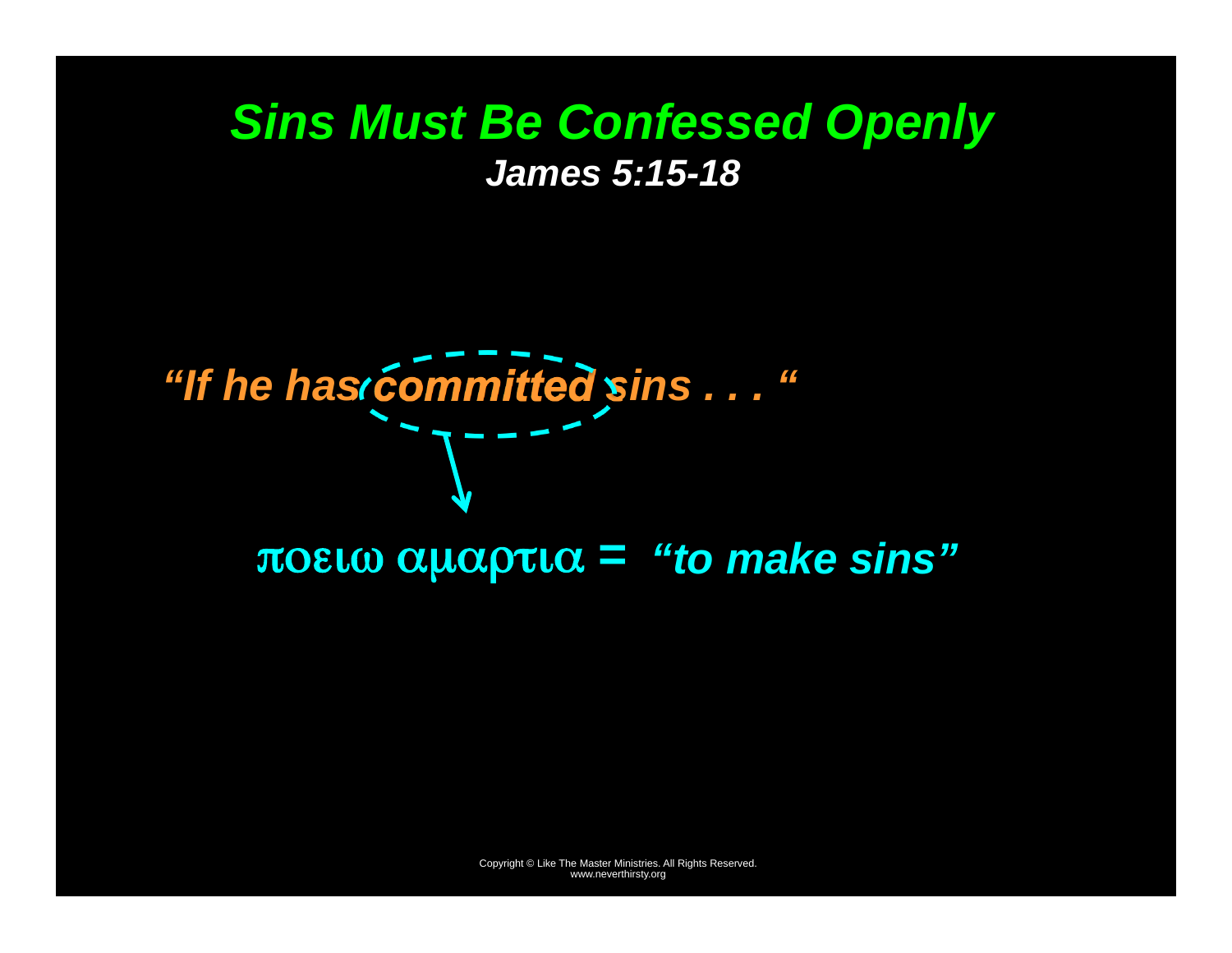#### *Sins Must Be Confessed Openly James 5:15-18*

*"If he has committed sins . . . "* 

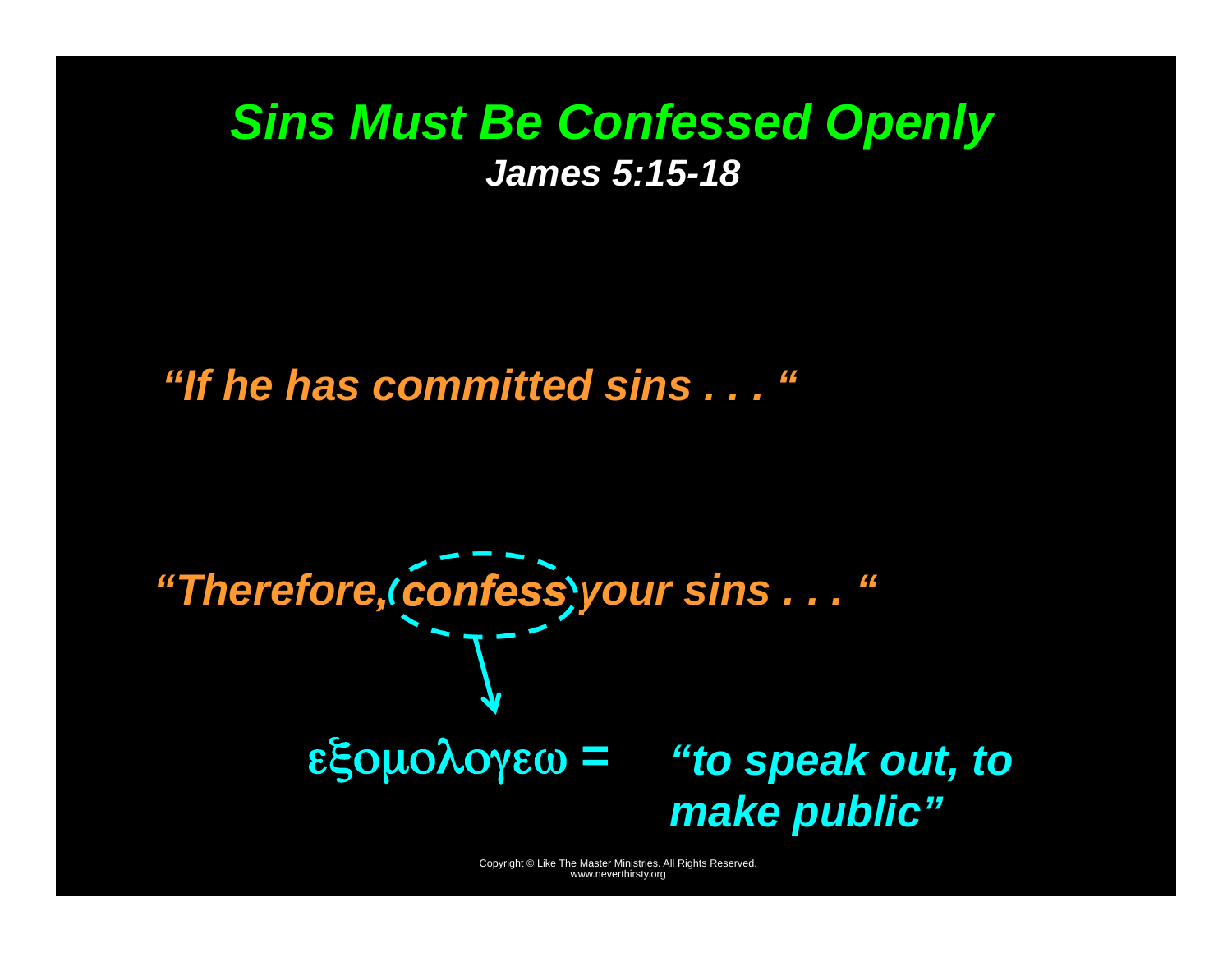#### *"The Effective Prayer . . ." James 5:16-18*

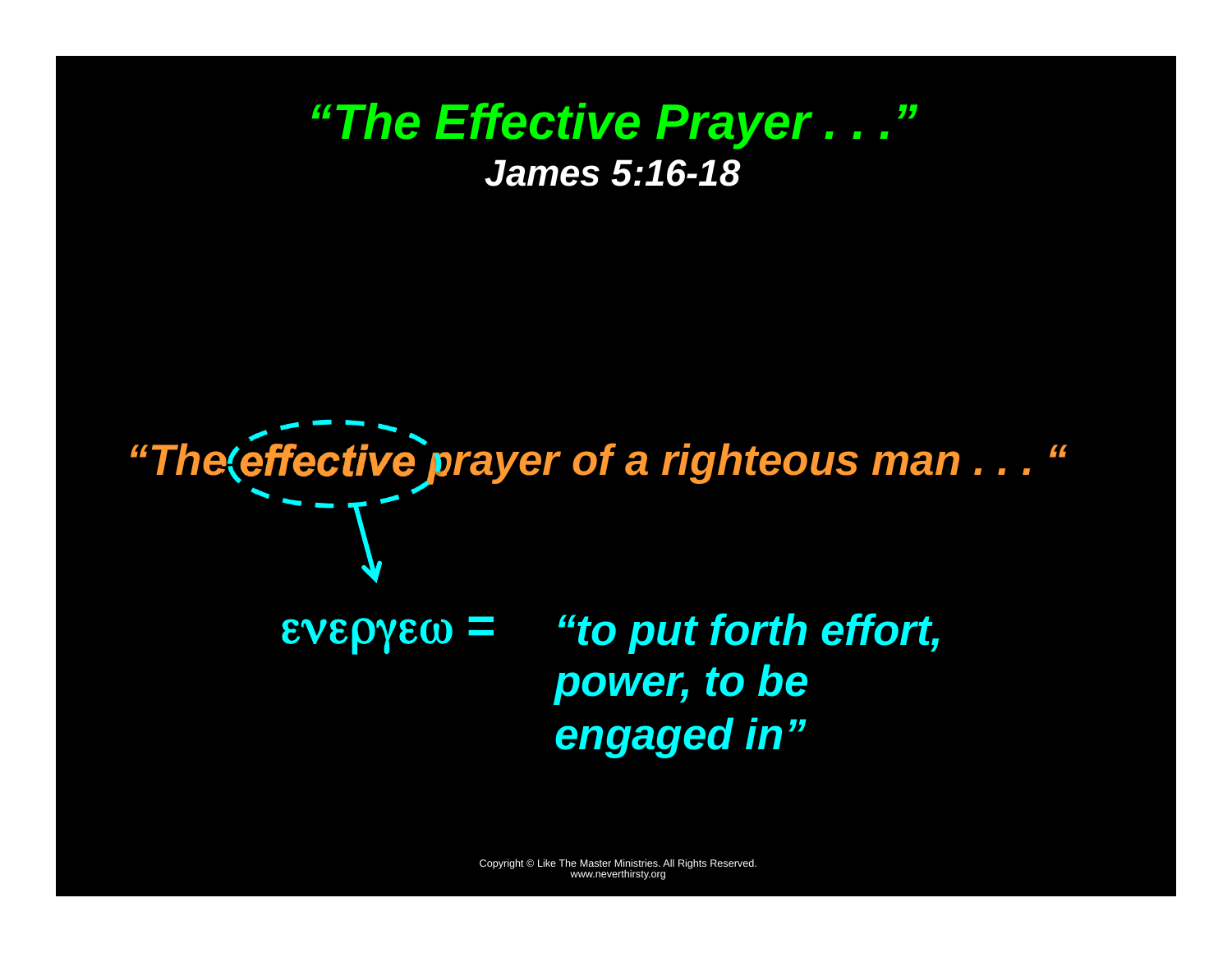#### *"The Effective Prayer . . ." James 5:16-18*

*"He prayed earnestly . . . "* 

## προσεχη προσευχομαι *<sup>=</sup>"prayed with pray"*